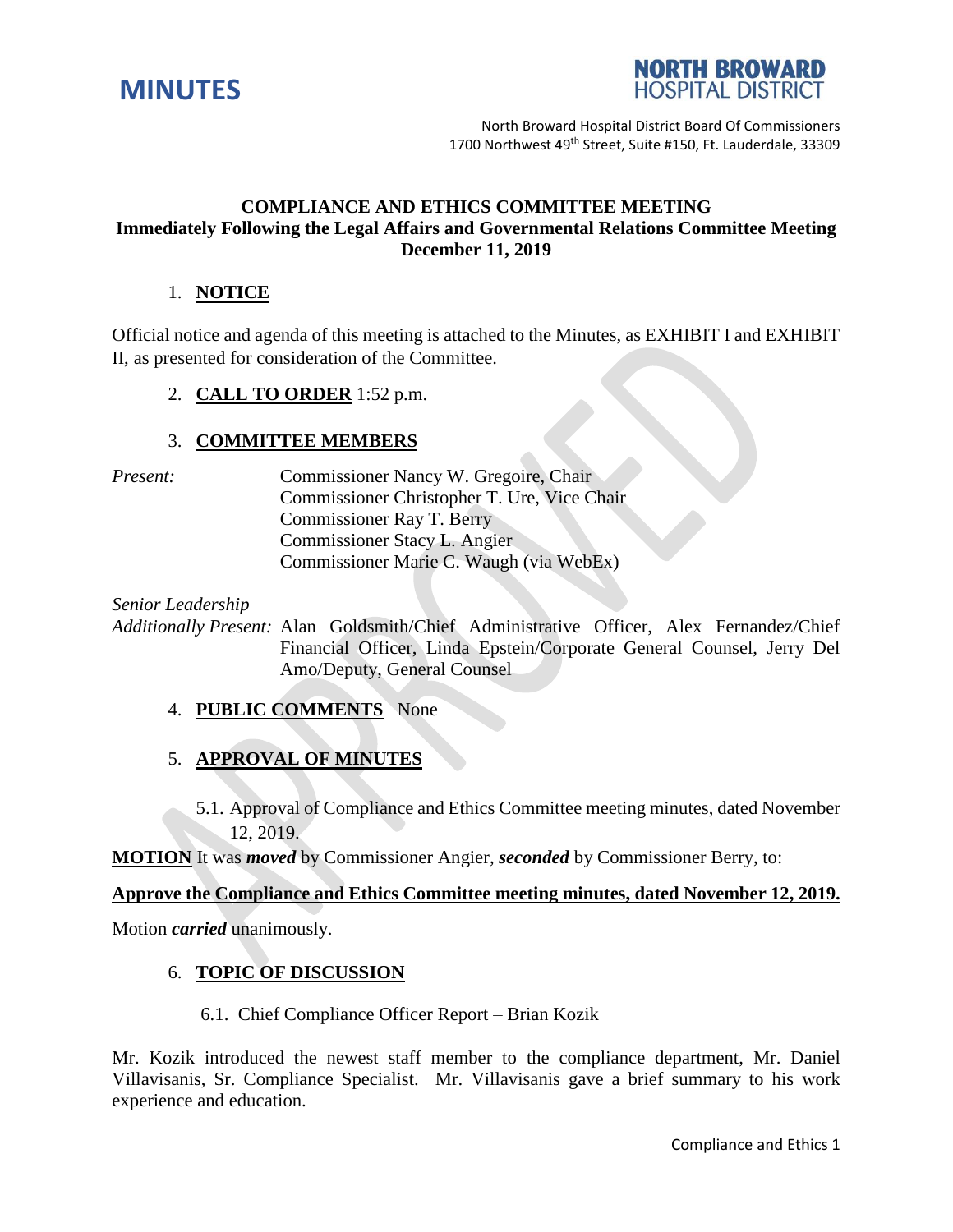# **MINUTES**



North Broward Hospital District Board Of Commissioners 1700 Northwest 49<sup>th</sup> Street, Suite #150, Ft. Lauderdale, 33309

## 6.1.1. Compliance Department Update – Brian Kozik

Mr. Kozik reported on departmental activities that had taken place since his last monthly report.

- o Completed review of the Two-Midnight Rule. Summary pending.
- o Fiscal year review of Focus Arrangements in progress. Summary pending.
- o Observation Stay/Code 44 audit 50% complete.
- o Acute Care Discharge Transfer audit, 20% complete.
- o Home Health Claims audit 100% complete with no errors identified. Final report pending.
- o (3) Additional compliance audits launching in December 2019:
	- o Same day readmissions
	- o Physicians at teaching hospitals
	- o Hyperbaric Oxygen Therapy
- o Broward Health Medical Center Short Stay audit conducted by Medicaid. Report pending.
- o Hyperbaric Oxygen Therapy claims audit conducted by First Coast. Minor error rates identified resulting in paybacks from Broward Health North, Broward Health Imperial Point, and Broward Health Coral Springs. A six (6) year retroactive review of claims requested.
- o Revision of system's *General Consent to be Treated* form in progress.
- o Greenberg Traurig firm currently conducting a review of the HIPAA privacy program, including policies and procedures.
- o Currently testing the automated *C-360: Conflict of Interest* due process. Full implementation is anticipated by January.

6.1.2. OIG/CIA Update – Brian Kozik

- o Sleep Study Audit, in which the OIG requested a (6) year look back, is being determined by the Compliance and Legal Departments if the claim could be considered a Local Coverage Determination (LCD), ruling whether a service or item can be reimbursed.
- o Only (1) inadvertent HIPAA breach reported to Monitor in November from Broward Health Imperial Point.
- o Draft Annual Report for Year-4 provided for review on Board portal.
- o IRO Draft Systems Report with responses provided for review on Board portal.
- o (4) Annual Certifications pending.
- o IRO results of transaction review testing on 50 contracts pending.

In the absence of the subcommittee chair reports, Mr. Kozik summarized the progress for each subcommittee.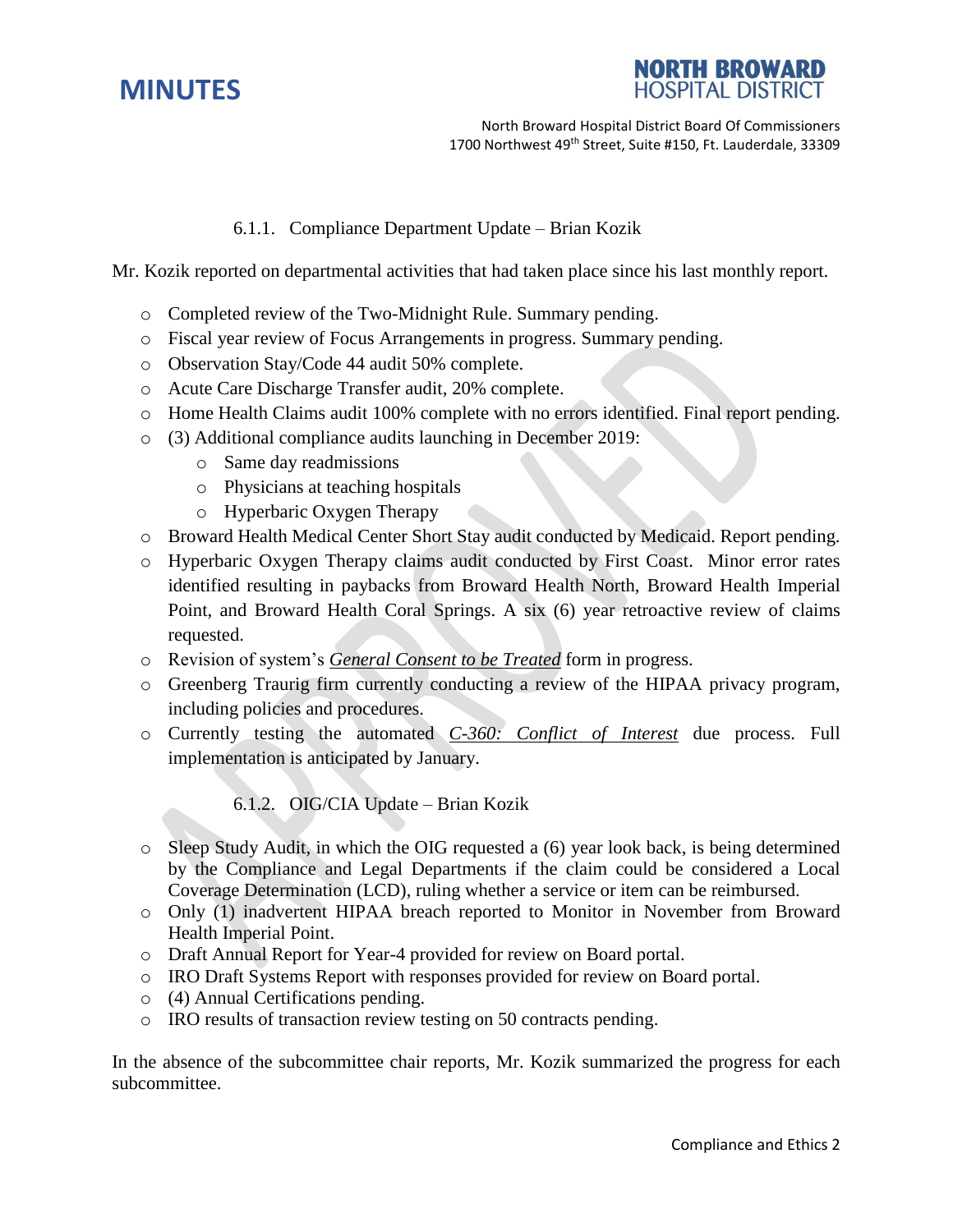



North Broward Hospital District Board Of Commissioners 1700 Northwest 49<sup>th</sup> Street, Suite #150, Ft. Lauderdale, 33309

- o IRO Plan Of Correction Subgroup
	- Newly headed by Corporate General Counsel, Linda Epstein
	- Meetings scheduled 1-2 times a week
	- IRO Draft Systems Report responses have a hierarchy and being expedited
- o Training Subgroup
	- Consideration of additional HealthStream training
	- Training being launched earlier in year 2020
- o Sanction Screening
	- Ensuring 100% screening is processed and documented
- o Disclosures Subgroup
	- 0% open disclosures over two years old
	- Disclosures within  $8/31/2019$  through  $12/6/2019$  reported as (48) new and (62) closed. (22) were HIPAA related
- o Risk Assessment / Auditing and Monitoring Subgroup
	- Enterprise Risk Assessment successful. Team leaders presented updates on actions taken within the following areas:
		- $\triangleright$  Inpatient Rehabilitation at Broward Health North
		- $\triangleright$  Employee Exiting
		- $\triangleright$  Employee termination Procedure
		- $\triangleright$  Review of Home Health Claims for Services
- o Policies & Code of Conduct Subgroup
	- IRO Plan of Correction being implemented to the following policies:
	- Duty to Report Policy
	- Hotline and Open Lines of Communication Policies
	- Reported addition of new members of the Executive Compliance Committee Group to OIG Monitor.
		- 6.1.3. Compliance Work Plan: Fiscal Year 2020 Brian Kozik

Mr. Kozik reported that the Compliance Work Plan Year 2020 was provided on the Board portal for review. He gave a breakdown to the status of 26 reviews that were included in the plan.

Ms. Lucia Pizano-Urbina and Mr. Fernandez update the reviews that were questioned below:

**MOTION** It was *moved* by Commissioner Angier, *seconded* by Commissioner Ure, that:

# **The Compliance and Ethics Committee recommend that the Board of Commissioners of the North Broward Hospital District approve the Fiscal Year 2020 Compliance Work Plan, as presented.**